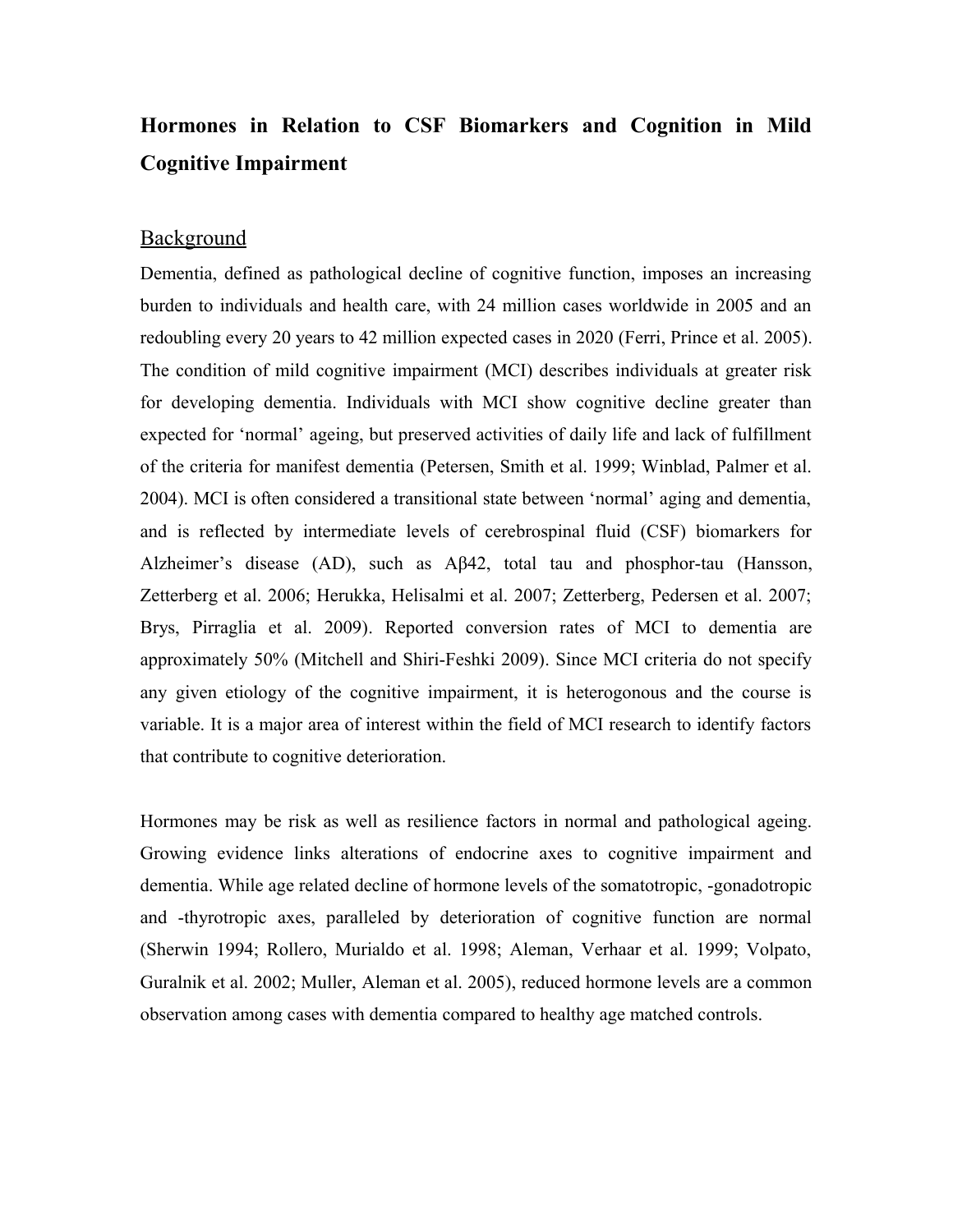Hormones may be involved in dementia etiology via four mechanisms. First, dysregulation of a variety of hormones are associated with a variety of physical conditions known to be risk factors for dementia, such as cardiovascular disease, metabolic syndrome (Rosmond, Wallerius et al. 2003; Walsh, Bremner et al. 2005) and depression (Duval, Mokrani et al. 2006). Second, adequate levels of growth-hormones, sex steroids and thyroid hormones are crucial for neurogenesis, neural metabolism, plasticity and maintenance of neuron function as well as neuroprotection against a variety of insults. Third, hormones may be directly involved in the neuropathology of Alzheimer's diseases (AD). Growth hormones, sex steroid hormones and thyroid hormones have been shown to modulate Amyloid Precursor Protein (APP) processing, aggregation of Aβ in plaques and Aβ clearance (Latasa, Belandia et al. 1998; Li, Shen et al. 2000; Carro, Trejo et al. 2002; Morinaga, Hirohata et al. 2007); as well as AD typical hyper-phosphorylation of tau protein (Hong and Lee 1997; Papasozomenos 1997; Alvarez-de-la-Rosa, Silva et al. 2005). Finally, hormones such as cortisol are involved in the generation of reactive oxygen species and excitotoxicity, which under compromising conditions such as Aβ toxicity and ischemic insults may accelerate neurodegeneration (Reagan and McEwen 1997). Also, hormones of the HPA suppress the somatotropic (Beauloye, Ketelslegers et al. 1999), gonadotropic (Gore, Attardi et al. 2006), and thyrotropic axes (Helmreich, Parfitt et al. 2005), leading to a misbalance of countereffective hormones to cortisol (Smith, Betancourt et al. 2005).

Little research has focused on the role of hormones relating to cognitive impairment in MCI. In the existing literature on hormones in MCI and dementia, crude staging and screening instruments have been utilized to measure cognitive function. This thesis is comprised of two aims. First, cognitive function, measured using a comprehensive neuropsychological test battery, is evaluated cross-sectionally in MCI cases and controls and related to endocrine axes. Second, in the same sample, the relationship of hormones to CSF-biomarkers is evaluated. Hormones in these analyses include: cortisol, IGF-1, sex steroid hormones and thyroid hormones. CSF markers include: total tau, phospho-tau181 and A*β*42 levels.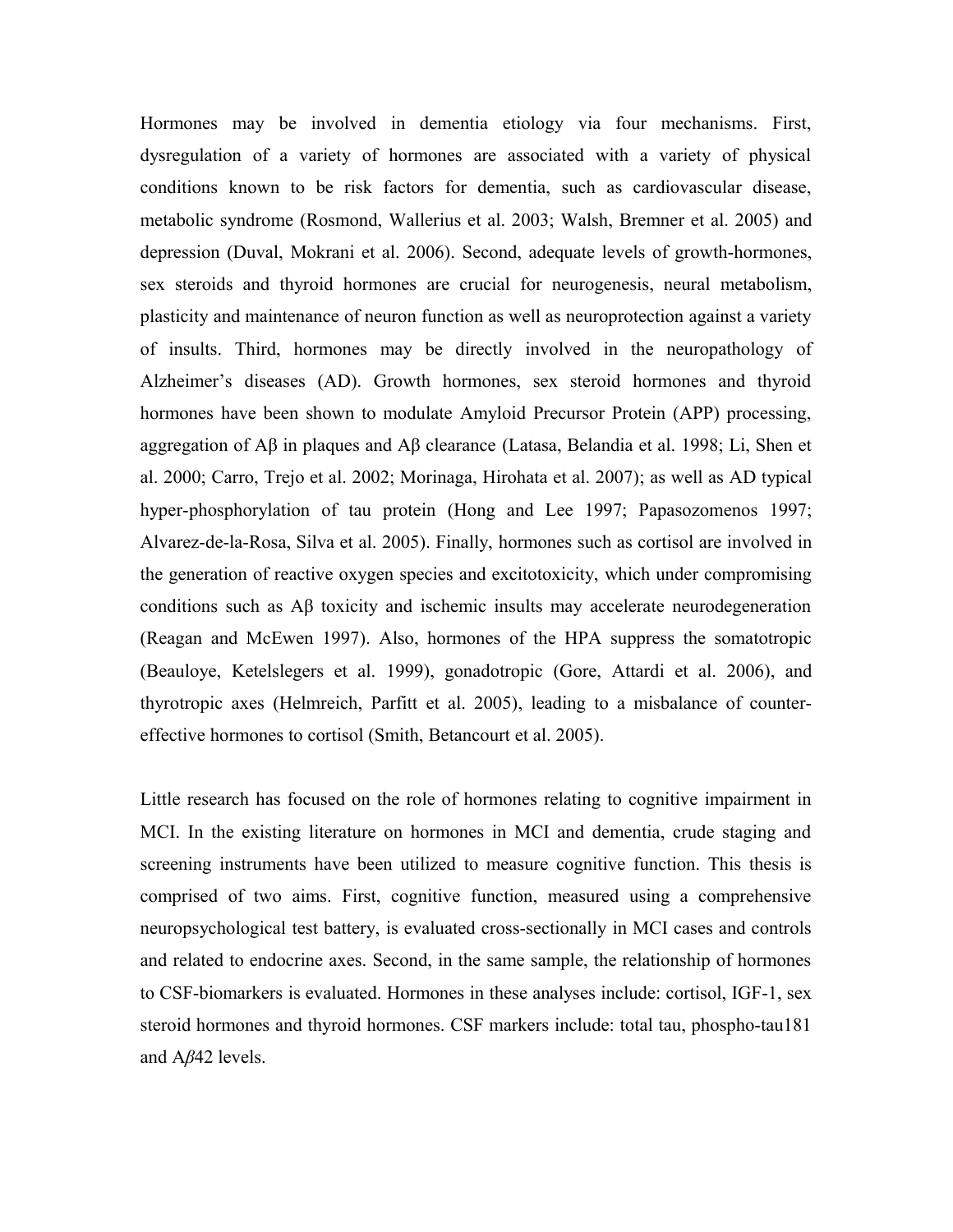## Methods

Fasting serum samples from MCI cases, diagnosed according to criteria suggested by Winblad et al (Winblad, Palmer et al. 2004), and healthy control subjects will be assayed for total testosterone, oestradiol, IGF-1 and SHGB and non-fasting serum samples for measurement of TSH, total T4, free T4 and total T3. HPA function will be assessed by sampling saliva cortisol five times during the course of two consecutive days, before and after a dexamethasone load, for cortisol awakening response, midday and evening levels. CSF samples will be collected by lumbar puncture and assayed for total tau, phosphotau181 and A*β*42 levels. Cognitive function will be examined utilizing a comprehensive neuropsychological test battery comprising tests comprising tests of speed and attention, learning and episodic memory, language, visuospatial and executive functions. The analyses will examine cortisol, IGF-1, sex steroid hormones and thyroid hormones i) in MCI subjects compared to healthy controls, ii) the relationship of cortisol to other hormones, and iii) in relationship to cognitive function and CSF-biomarkers.

## References

- Aleman, A., H. J. Verhaar, et al. (1999). "Insulin-like growth factor-I and cognitive function in healthy older men." J Clin Endocrinol Metab **84**(2): 471-475.
- Alvarez-de-la-Rosa, M., I. Silva, et al. (2005). "Estradiol prevents neural tau hyperphosphorylation characteristic of Alzheimer's disease." Ann N Y Acad Sci **1052**: 210-224.
- Beauloye, V., J. M. Ketelslegers, et al. (1999). "Dexamethasone inhibits both growth hormone (GH)-induction of insulin-like growth factor-I (IGF-I) mRNA and GH receptor (GHR) mRNA levels in rat primary cultured hepatocytes." Growth Horm IGF Res **9**(3): 205-211.
- Brys, M., E. Pirraglia, et al. (2009). "Prediction and longitudinal study of CSF biomarkers in mild cognitive impairment." Neurobiol Aging **30**(5): 682-690.
- Carro, E., J. L. Trejo, et al. (2002). "Serum insulin-like growth factor I regulates brain amyloid-beta levels." Nat Med **8**(12): 1390-1397.
- Duval, F., M. C. Mokrani, et al. (2006). "Cortisol hypersecretion in unipolar major depression with melancholic and psychotic features: Dopaminergic, noradrenergic and thyroid correlates." Psychoneuroendocrinology.
- Ferri, C. P., M. Prince, et al. (2005). "Global prevalence of dementia: a Delphi consensus study." Lancet **366**(9503): 2112-2117.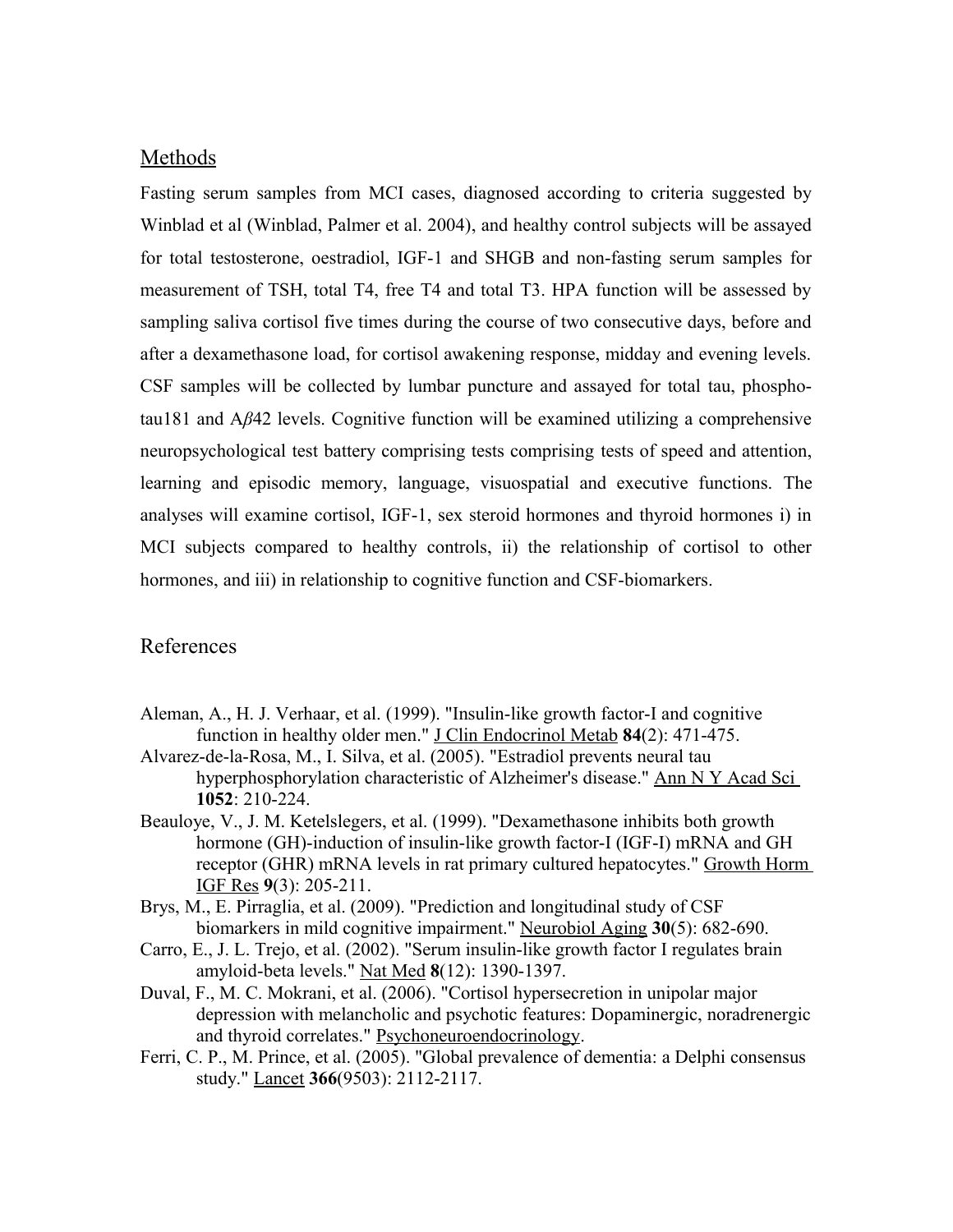- Gore, A. C., B. Attardi, et al. (2006). "Glucocorticoid repression of the reproductive axis: effects on GnRH and gonadotropin subunit mRNA levels." Mol Cell Endocrinol **256**(1-2): 40-48.
- Hansson, O., H. Zetterberg, et al. (2006). "Association between CSF biomarkers and incipient Alzheimer's disease in patients with mild cognitive impairment: a follow-up study." Lancet Neurol **5**(3): 228-234.
- Helmreich, D. L., D. B. Parfitt, et al. (2005). "Relation between the hypothalamicpituitary-thyroid (HPT) axis and the hypothalamic-pituitary-adrenal (HPA) axis during repeated stress." Neuroendocrinology **81**(3): 183-192.
- Herukka, S. K., S. Helisalmi, et al. (2007). "CSF Abeta42, Tau and phosphorylated Tau, APOE epsilon4 allele and MCI type in progressive MCI." Neurobiol Aging **28**(4): 507-514.
- Hong, M. and V. M. Lee (1997). "Insulin and insulin-like growth factor-1 regulate tau phosphorylation in cultured human neurons." J Biol Chem **272**(31): 19547-19553.
- Latasa, M. J., B. Belandia, et al. (1998). "Thyroid hormones regulate beta-amyloid gene splicing and protein secretion in neuroblastoma cells." Endocrinology **139**(6): 2692-2698.
- Li, R., Y. Shen, et al. (2000). "Estrogen enhances uptake of amyloid beta-protein by microglia derived from the human cortex." J Neurochem **75**(4): 1447-1454.
- Mitchell, A. J. and M. Shiri-Feshki (2009). "Rate of progression of mild cognitive impairment to dementia--meta-analysis of 41 robust inception cohort studies." Acta Psychiatr Scand **119**(4): 252-265.
- Morinaga, A., M. Hirohata, et al. (2007). "Estrogen has anti-amyloidogenic effects on Alzheimer's beta-amyloid fibrils in vitro." Biochem Biophys Res Commun **359**(3): 697-702.
- Muller, M., A. Aleman, et al. (2005). "Endogenous sex hormone levels and cognitive function in aging men: is there an optimal level?" Neurology **64**(5): 866-871.
- Papasozomenos, S. C. (1997). "The heat shock-induced hyperphosphorylation of tau is estrogen-independent and prevented by androgens: implications for Alzheimer disease." Proc Natl Acad Sci U S A **94**(13): 6612-6617.
- Petersen, R. C., G. E. Smith, et al. (1999). "Mild cognitive impairment: clinical characterization and outcome." Arch Neurol **56**(3): 303-308.
- Reagan, L. P. and B. S. McEwen (1997). "Controversies surrounding glucocorticoidmediated cell death in the hippocampus." J Chem Neuroanat **13**(3): 149-167.
- Rollero, A., G. Murialdo, et al. (1998). "Relationship between cognitive function, growth hormone and insulin-like growth factor I plasma levels in aged subjects." Neuropsychobiology **38**(2): 73-79.
- Rosmond, R., S. Wallerius, et al. (2003). "A 5-year follow-up study of disease incidence in men with an abnormal hormone pattern." J Intern Med **254**(4): 386-390.
- Sherwin, B. B. (1994). "Estrogenic effects on memory in women." Ann N Y Acad Sci **743**: 213-230; discussion 230-211.
- Smith, R. G., L. Betancourt, et al. (2005). "Molecular endocrinology and physiology of the aging central nervous system." Endocr Rev **26**(2): 203-250.
- Volpato, S., J. M. Guralnik, et al. (2002). "Serum thyroxine level and cognitive decline in euthyroid older women." Neurology **58**(7): 1055-1061.